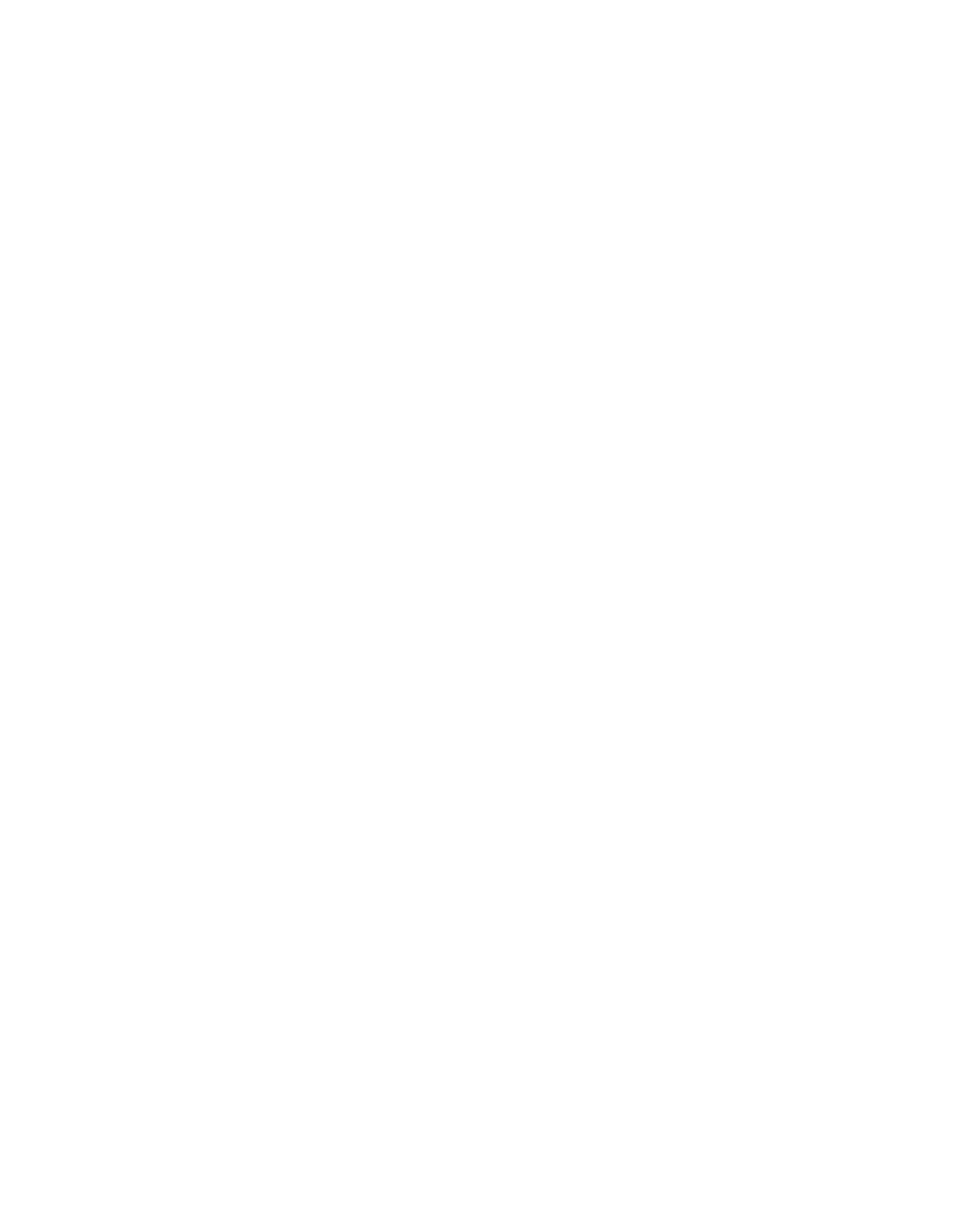# JOB SHADOW LEARNING JOURNAL

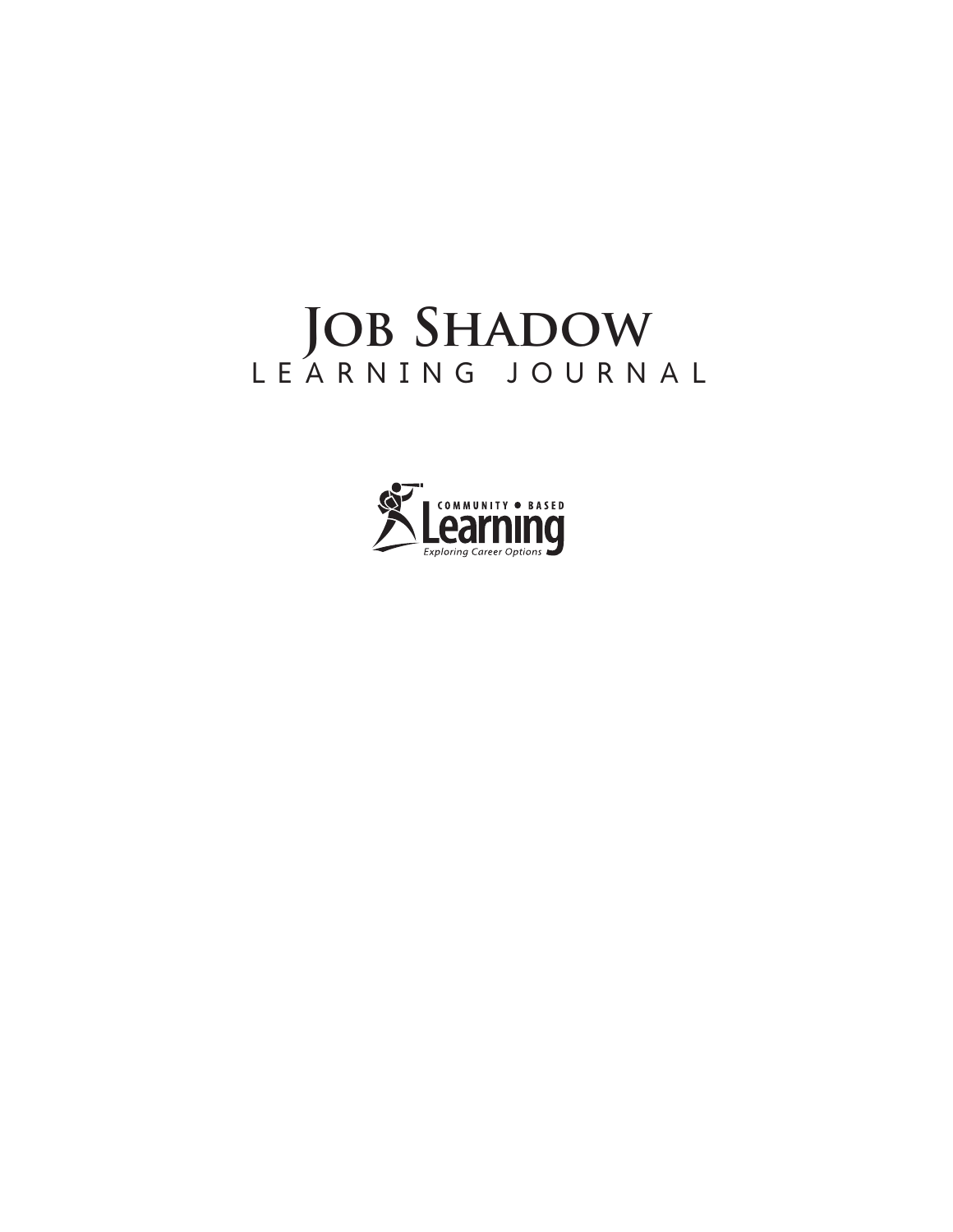Job Shadow: Learning Journal

© Crown copyright, Province of Nova Scotia, 2013 Prepared by the Department of Education and Early Childhood Development

The contents of this publication may be reproduced in part provided the intended use is for noncommercial purposes and full acknowledgment is given to the Nova Scotia Department of Education and Early Childhood Development. Cover images may not be extracted or re-used.

#### **Cataloguing-in-Publication Data**

Main entry under title.

Job shadow learning journal / Nova Scotia. Department of Education and Early Childhood Development.

ISBN 978-1-55457-557-2

1. Career education—Curricula—Nova Scotia 2. Co-operative education—Nova Scotia. I. Department of Education and Early Childhood Development.

373.28–dc23 2013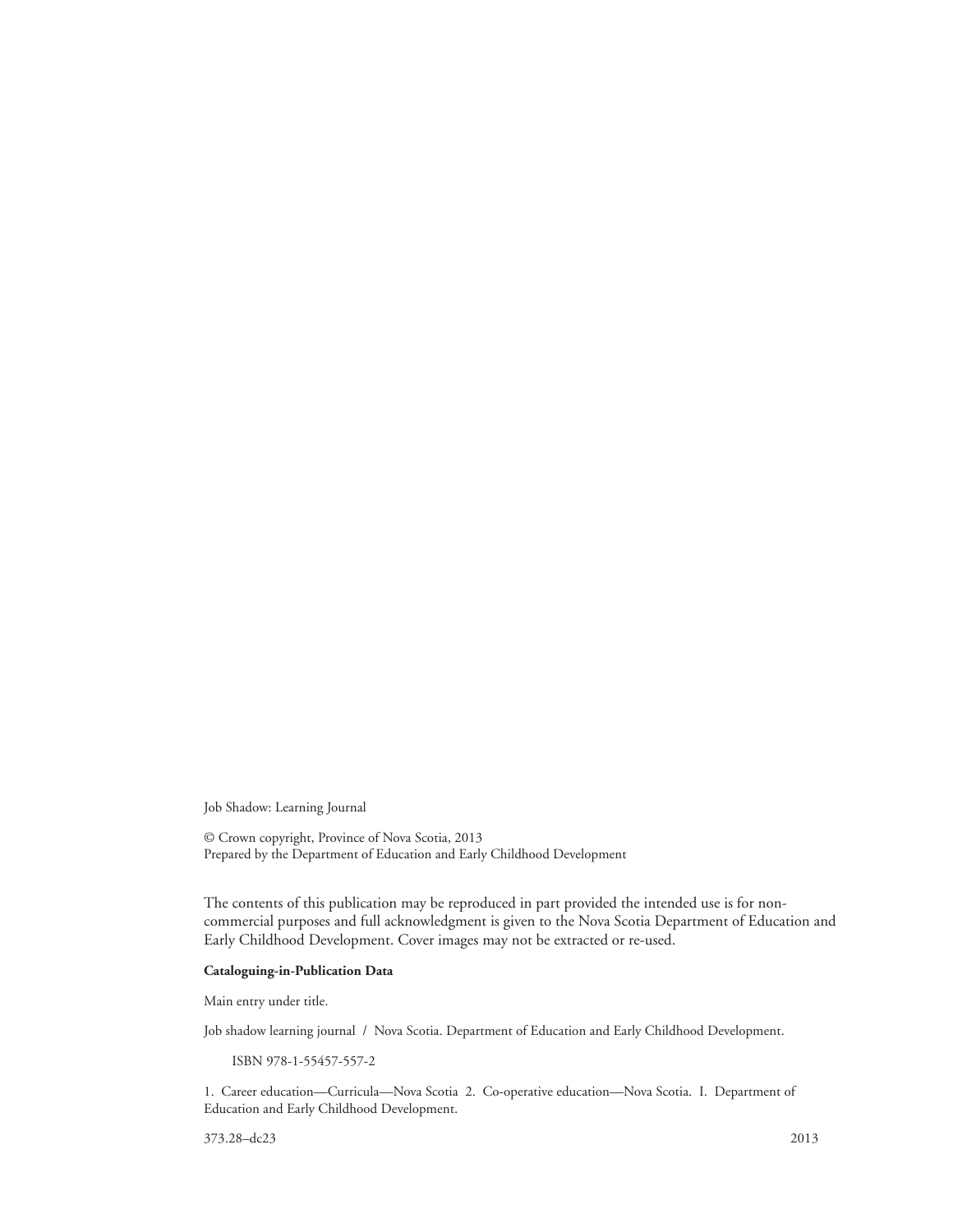# Contents

| Job Shadow Learning Journal <b>Shadow</b> Learning Superior State of the Shadow Learning Superior State of the Shadow Learning Superior State of the Shadow Learning Superior State of the Shadow Learning Superior State of the Sh |    |
|-------------------------------------------------------------------------------------------------------------------------------------------------------------------------------------------------------------------------------------|----|
| Job-Shadow Responsibilities [1986] [1986] [1986] [1986] [1986] [1986] [1986] [1986] [1986] [1987] [1988] [1989] [1989] [1989] [1989] [1989] [1989] [1989] [1989] [1989] [1989] [1989] [1989] [1989] [1989] [1989] [1989] [1989      |    |
|                                                                                                                                                                                                                                     |    |
| Pre-Job-Shadow Assignment 2 [1984] [2009] [2009] [2013] [2014] [3009] [3009] [3009] [3009] [3009] [3009] [3009] [3009] [3009] [3009] [3009] [3009] [3009] [3009] [3009] [3009] [3009] [3009] [3009] [3009] [3009] [3009] [3009      |    |
|                                                                                                                                                                                                                                     |    |
|                                                                                                                                                                                                                                     |    |
|                                                                                                                                                                                                                                     |    |
|                                                                                                                                                                                                                                     | 14 |
|                                                                                                                                                                                                                                     |    |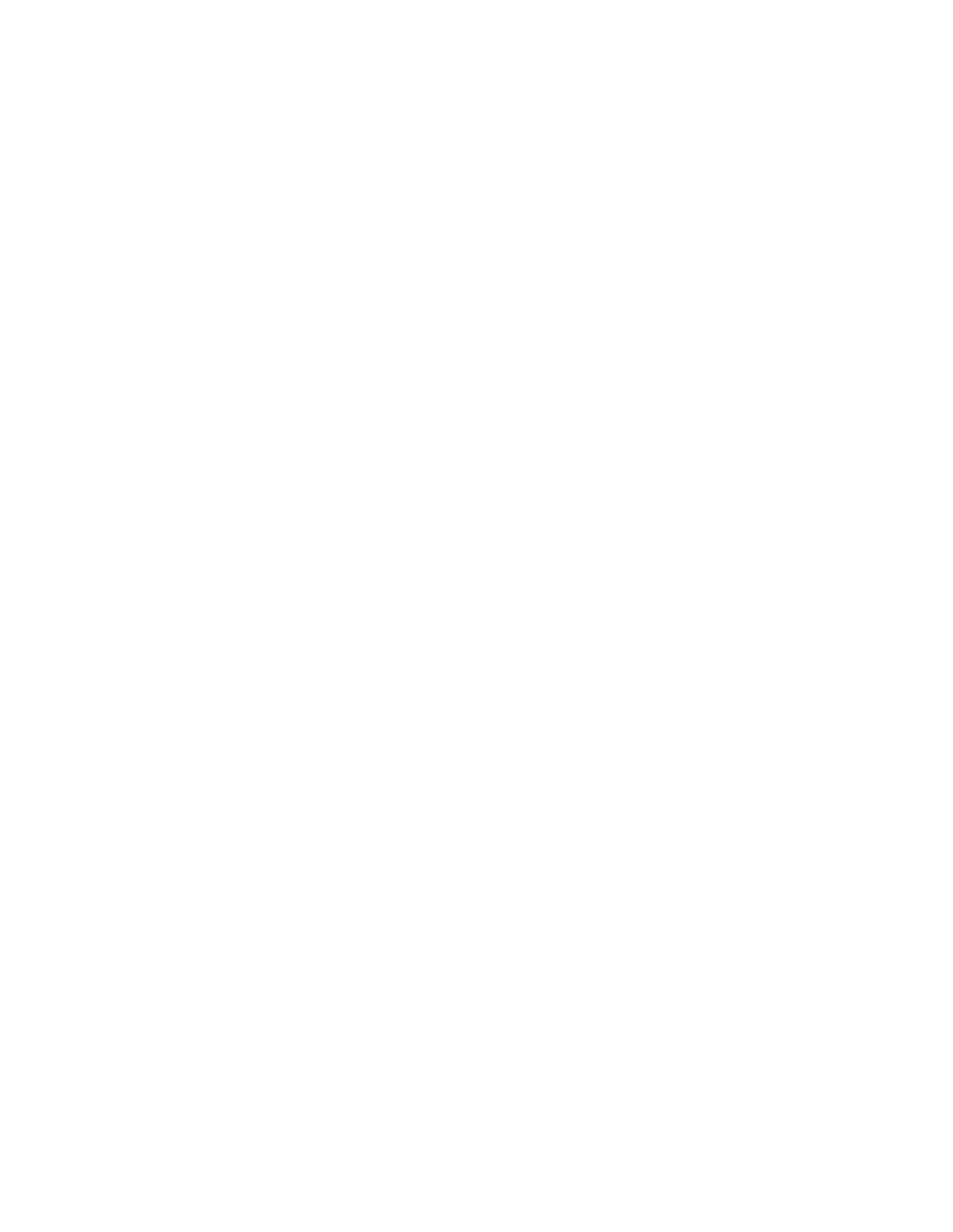# <span id="page-6-0"></span>Job Shadow Learning Journal

Choosing a career interest is part of the career planning process. Participating in a job shadow with someone who practices your career interest is an excellent first step.

This resource is intended to support students in their career-decision-making journey and includes pre-planning and reflection activities, which are essential to a successful job shadow. Enjoy this experience!

The Job-Shadow Learning Journal is designed to support students in recording and reflecting upon their job-shadow experience. Teachers may wish to have students use a learning journal throughout their job-shadow, or provide students with specific activities. No two job-shadow activities are the same. Students differ and the opportunities provided by the person being jobshadowed may vary from one day to the next. It is essential that use of the resource be flexible.

### Job-Shadow Responsibilities

- The job shadow must be related to a field of interest.
- The job shadow is preferably arranged by the student or his or her family (the teacher will provide assistance).
- Students are responsible for notifying their teachers of missed time or class work due to participation in a job shadow.
- Pre-job-shadow assignments and post-job-shadow reflections should be completed.
- The student will share job-shadow experiences with the class.
- Thank-you notes should be sent within a week of the job shadow.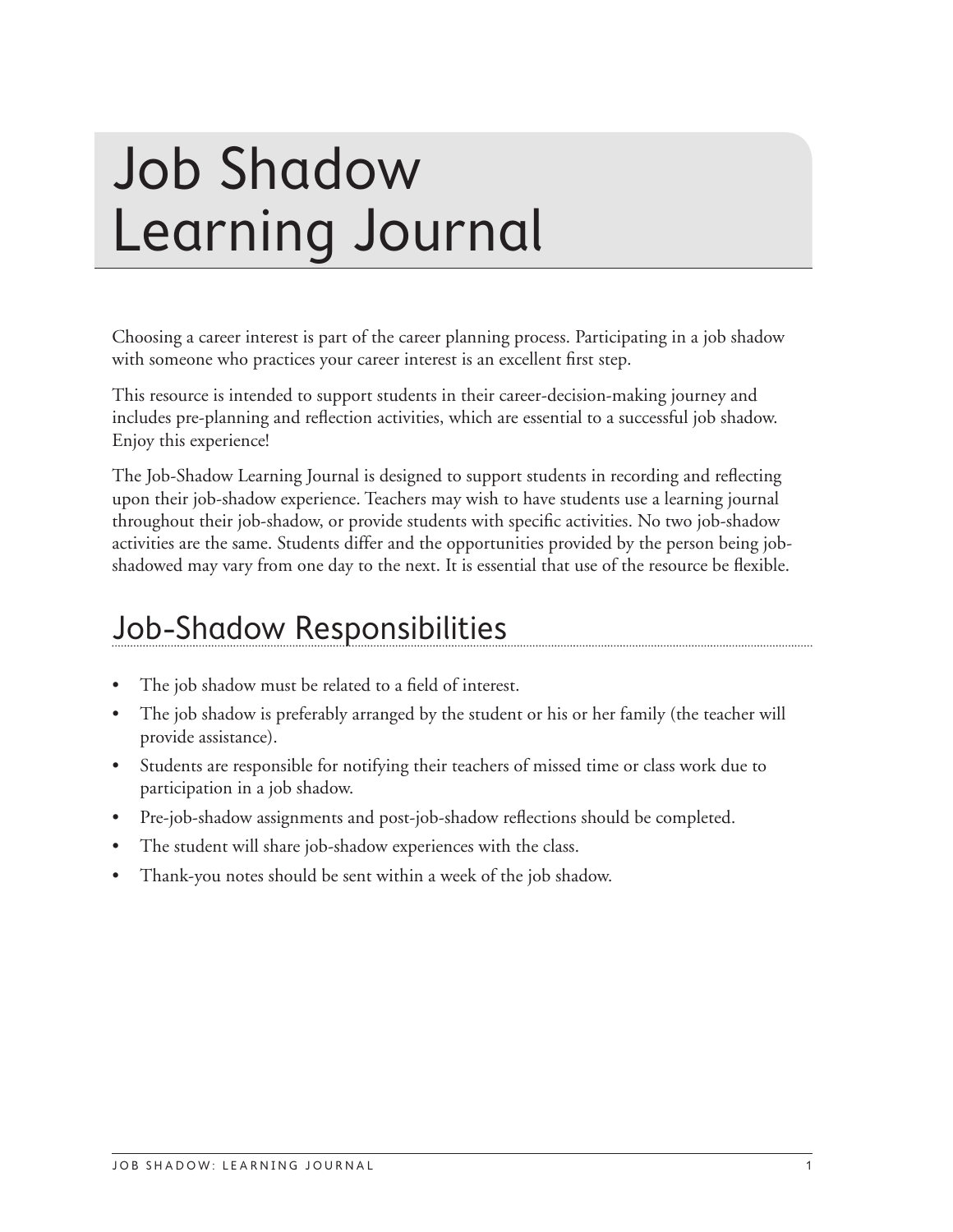## <span id="page-7-0"></span>Pre-Job-Shadow Assignment 1

| 1. Identify a specific occupation you would like to shadow.                                                    |  |
|----------------------------------------------------------------------------------------------------------------|--|
| 2. Why are you interested in this field?                                                                       |  |
|                                                                                                                |  |
| 3. What do you think the average day of someone in this field looks like (duties, tasks,<br>responsibilities)? |  |
|                                                                                                                |  |
|                                                                                                                |  |
|                                                                                                                |  |

4. Identify three companies you could contact for a job-shadow placement.

| <b>Name of Company</b> | <b>Address</b> | <b>Phone Number</b> |
|------------------------|----------------|---------------------|
|                        |                |                     |
|                        |                |                     |
|                        |                |                     |
|                        |                |                     |
|                        |                |                     |
|                        |                |                     |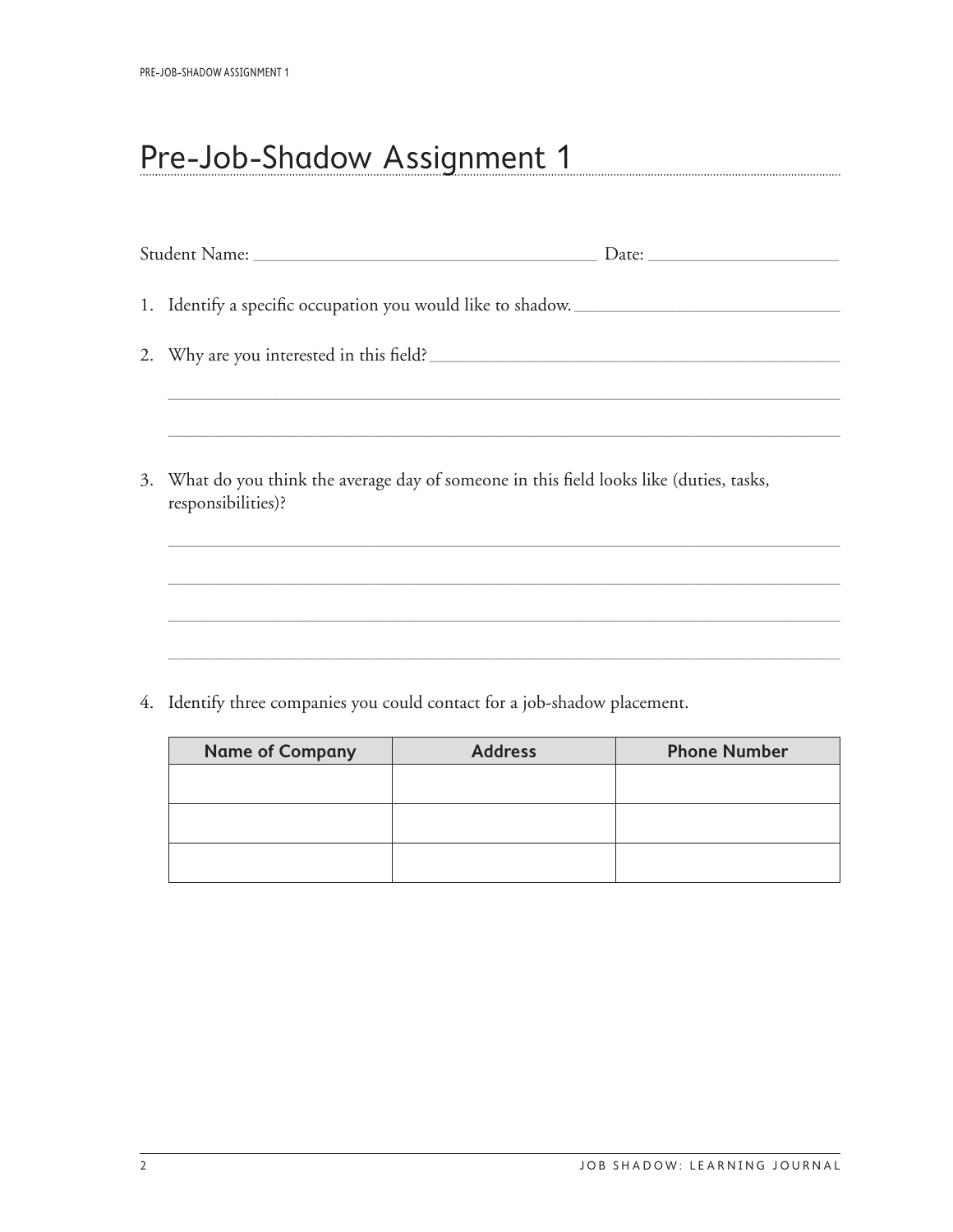5. Making a "cold call" to a company to ask if you can job shadow may not be an easy task. However, most people are happy to talk to someone interested in their field of work. Often, the hardest part is picking up the phone. Preparing a script to guide you, such as the sample script below, can make it easier.

> *Hello, my name is ... I am taking a high school course on careers, and I've been asked to research an occupation I'm interested in. I chose the occupation ... Is there someone*  in your company who would be willing to answer a few questions? I don't think it *would take more than about 10 or 15 minutes. We could do it over the phone or I could meet with you if you would prefer.*

Be sure to ask questions about anything you don't understand. At the end, thank the person you interviewed. You may also wish to write a thank-you letter to the person you interviewed.

\_\_\_\_\_\_\_\_\_\_\_\_\_\_\_\_\_\_\_\_\_\_\_\_\_\_\_\_\_\_\_\_\_\_\_\_\_\_\_\_\_\_\_\_\_\_\_\_\_\_\_\_\_\_\_\_\_\_\_\_\_\_\_\_\_\_\_\_\_\_\_\_\_\_\_\_\_\_\_\_\_\_\_\_\_\_\_\_\_\_\_\_\_\_\_\_\_\_\_\_\_\_\_\_\_\_\_\_\_\_\_\_\_\_\_\_\_\_\_\_\_\_\_\_\_\_\_\_\_\_\_\_\_\_\_\_\_\_\_\_\_\_\_\_\_\_\_\_\_\_

\_\_\_\_\_\_\_\_\_\_\_\_\_\_\_\_\_\_\_\_\_\_\_\_\_\_\_\_\_\_\_\_\_\_\_\_\_\_\_\_\_\_\_\_\_\_\_\_\_\_\_\_\_\_\_\_\_\_\_\_\_\_\_\_\_\_\_\_\_\_\_\_\_\_\_\_\_\_\_\_\_\_\_\_\_\_\_\_\_\_\_\_\_\_\_\_\_\_\_\_\_\_\_\_\_\_\_\_\_\_\_\_\_\_\_\_\_\_\_\_\_\_\_\_\_\_\_\_\_\_\_\_\_\_\_\_\_\_\_\_\_\_\_\_\_\_\_\_\_\_

\_\_\_\_\_\_\_\_\_\_\_\_\_\_\_\_\_\_\_\_\_\_\_\_\_\_\_\_\_\_\_\_\_\_\_\_\_\_\_\_\_\_\_\_\_\_\_\_\_\_\_\_\_\_\_\_\_\_\_\_\_\_\_\_\_\_\_\_\_\_\_\_\_\_\_\_\_\_\_\_\_\_\_\_\_\_\_\_\_\_\_\_\_\_\_\_\_\_\_\_\_\_\_\_\_\_\_\_\_\_\_\_\_\_\_\_\_\_\_\_\_\_\_\_\_\_\_\_\_\_\_\_\_\_\_\_\_\_\_\_\_\_\_\_\_\_\_\_\_\_

\_\_\_\_\_\_\_\_\_\_\_\_\_\_\_\_\_\_\_\_\_\_\_\_\_\_\_\_\_\_\_\_\_\_\_\_\_\_\_\_\_\_\_\_\_\_\_\_\_\_\_\_\_\_\_\_\_\_\_\_\_\_\_\_\_\_\_\_\_\_\_\_\_\_\_\_\_\_\_\_\_\_\_\_\_\_\_\_\_\_\_\_\_\_\_\_\_\_\_\_\_\_\_\_\_\_\_\_\_\_\_\_\_\_\_\_\_\_\_\_\_\_\_\_\_\_\_\_\_\_\_\_\_\_\_\_\_\_\_\_\_\_\_\_\_\_\_\_\_\_

\_\_\_\_\_\_\_\_\_\_\_\_\_\_\_\_\_\_\_\_\_\_\_\_\_\_\_\_\_\_\_\_\_\_\_\_\_\_\_\_\_\_\_\_\_\_\_\_\_\_\_\_\_\_\_\_\_\_\_\_\_\_\_\_\_\_\_\_\_\_\_\_\_\_\_\_\_\_\_\_\_\_\_\_\_\_\_\_\_\_\_\_\_\_\_\_\_\_\_\_\_\_\_\_\_\_\_\_\_\_\_\_\_\_\_\_\_\_\_\_\_\_\_\_\_\_\_\_\_\_\_\_\_\_\_\_\_\_\_\_\_\_\_\_\_\_\_\_\_\_

Notes: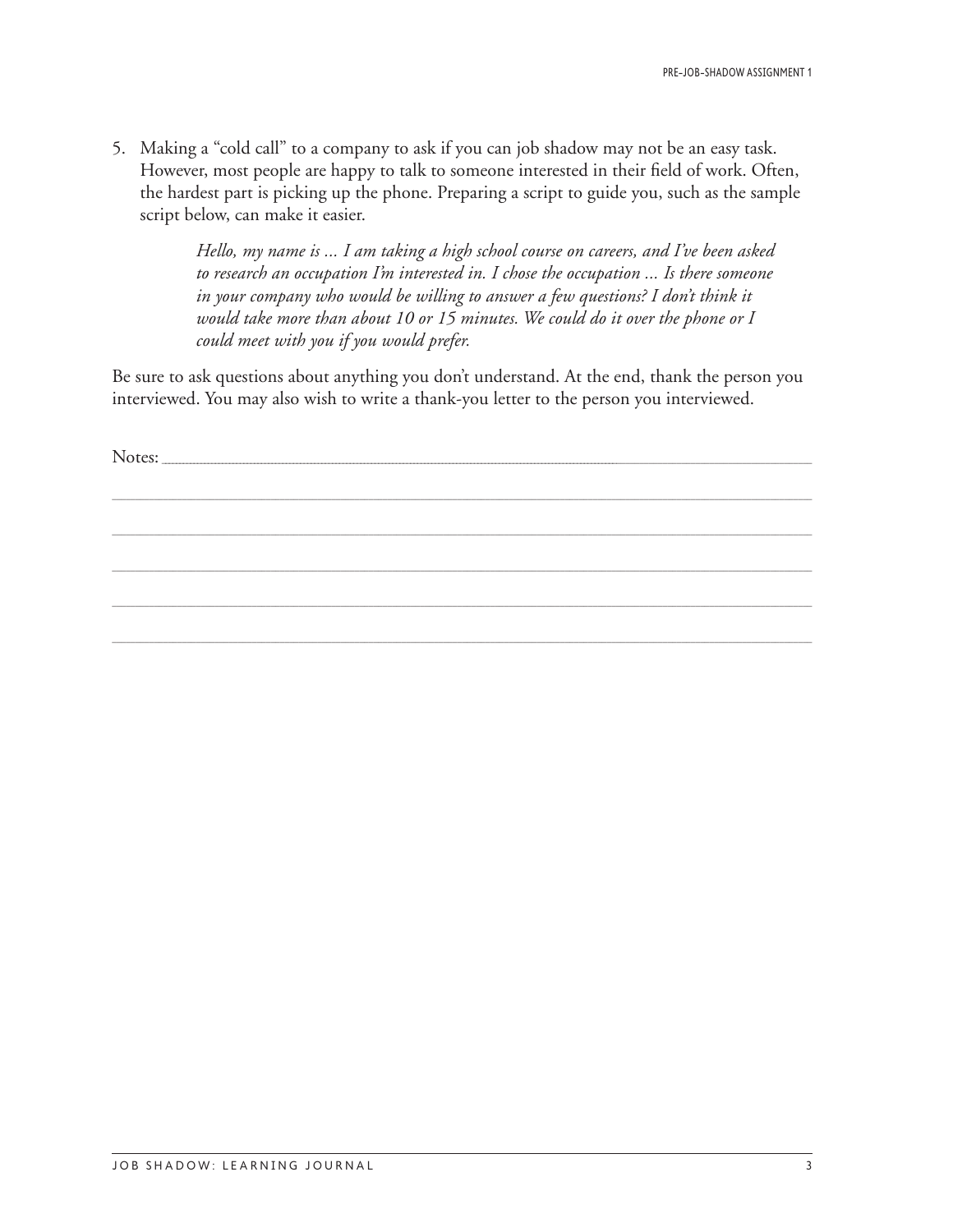## <span id="page-9-0"></span>Pre-Job-Shadow Assignment 2

|    | 1. Give four reasons why you are interested in a job in this field (point form).<br><u> 1989 - Johann Harry Harry Harry Harry Harry Harry Harry Harry Harry Harry Harry Harry Harry Harry Harry Harry</u> |  |
|----|-----------------------------------------------------------------------------------------------------------------------------------------------------------------------------------------------------------|--|
|    |                                                                                                                                                                                                           |  |
|    |                                                                                                                                                                                                           |  |
| 2. | Describe in a paragraph what you think this experience will be like.                                                                                                                                      |  |
|    |                                                                                                                                                                                                           |  |
|    |                                                                                                                                                                                                           |  |
|    |                                                                                                                                                                                                           |  |
|    |                                                                                                                                                                                                           |  |
|    |                                                                                                                                                                                                           |  |
|    | 3. List three things that you would like to see or try while there (point form).                                                                                                                          |  |
|    |                                                                                                                                                                                                           |  |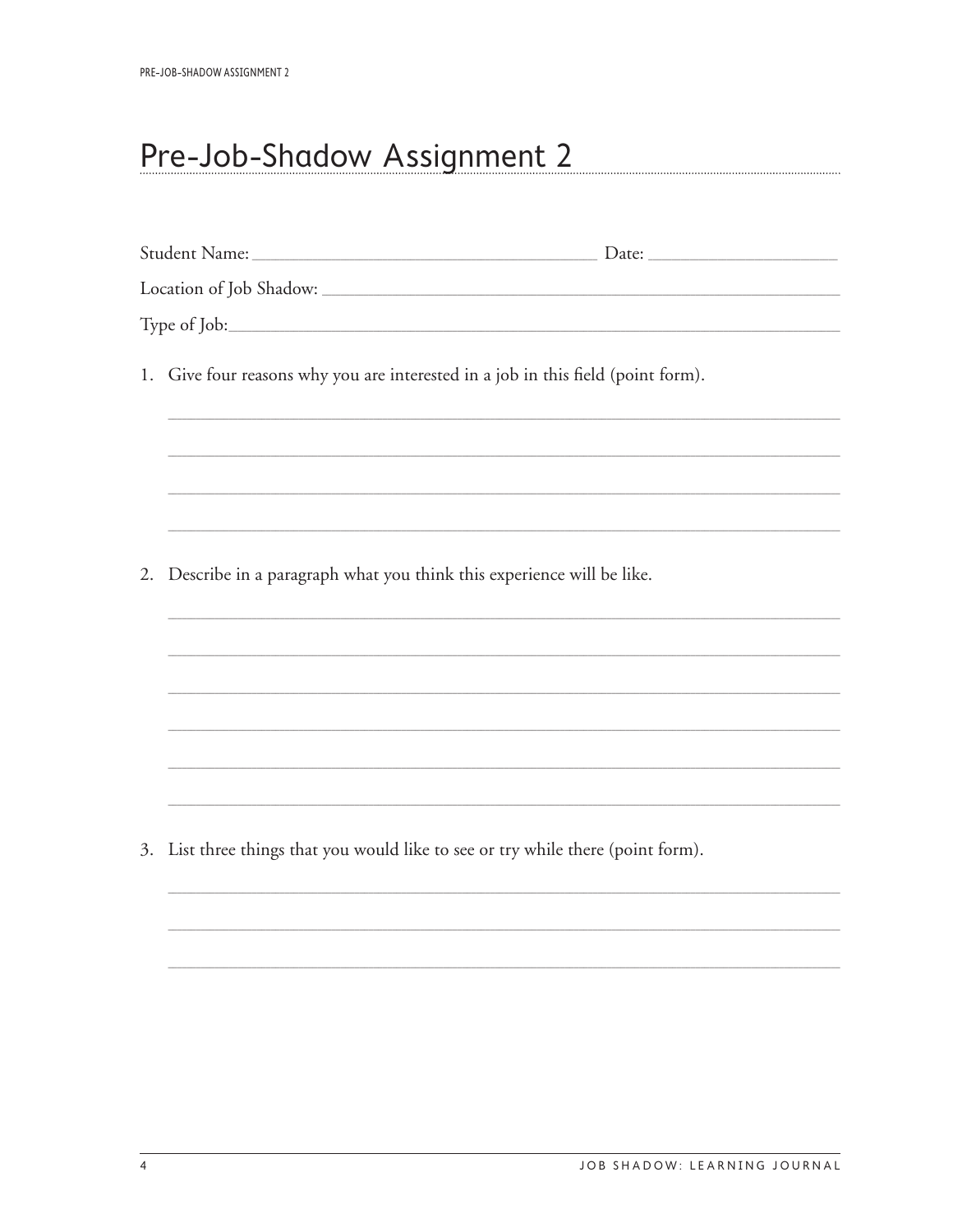4. What education is needed for a job in this field? 5. What is the average salary? 6. What does labour market information predict about jobs in this field? 7. Give three reasons why the person interviewed likes his or her job.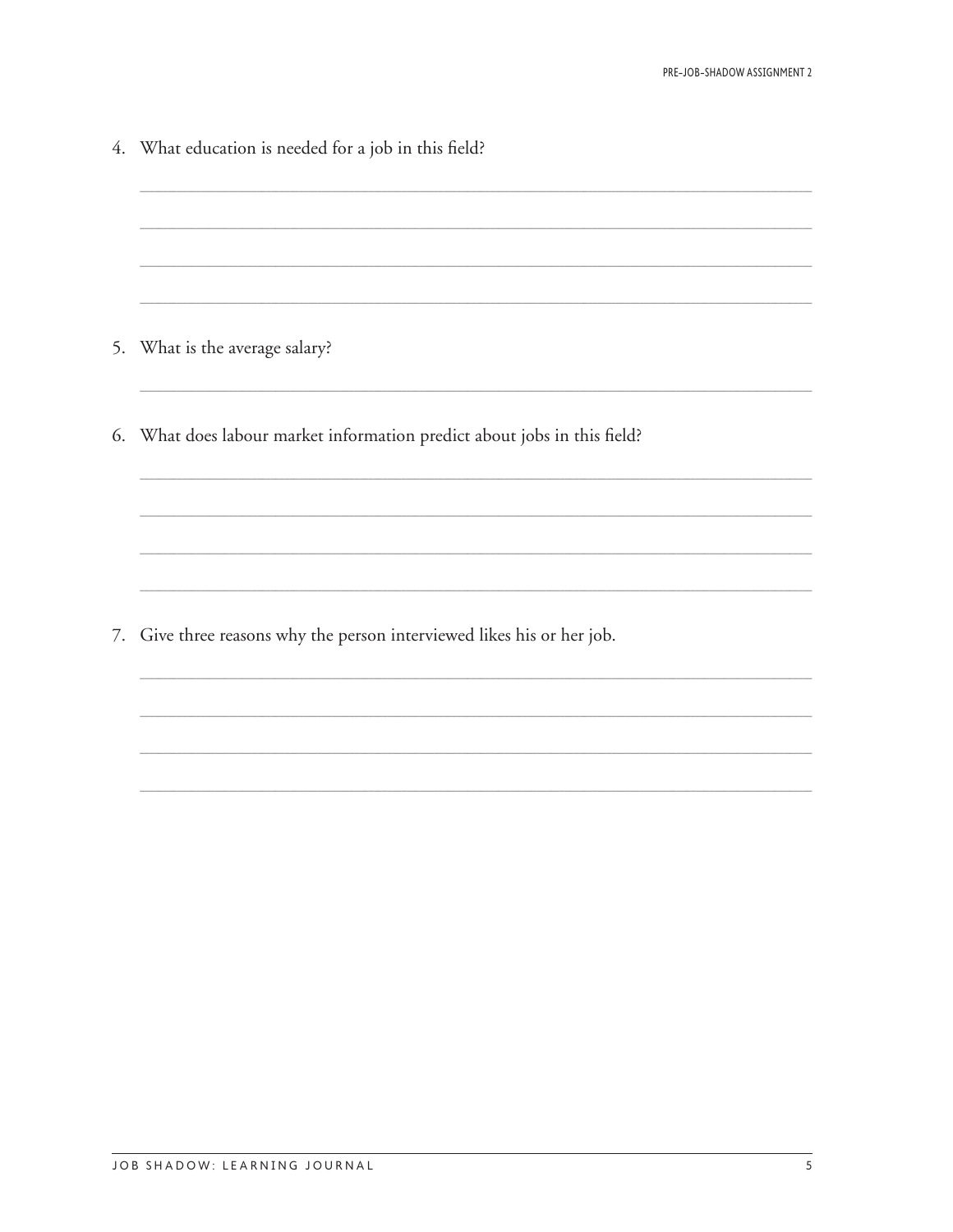#### <span id="page-11-0"></span>Job-Shadow Record

|    | Job Shadowed: New York Shadowed: New York Shadowed: New York Shadowed: New York Shadowed: New York Shadowed: New York Shadowed: New York Shadowed: New York Shadowed: New York Shadowed: New York Shadowed: New York Shadowed: |  |
|----|--------------------------------------------------------------------------------------------------------------------------------------------------------------------------------------------------------------------------------|--|
|    | 1. Explain in detail why you chose to go to this placement. Given your current education and<br>skill set, defend this choice as a realistic career option.                                                                    |  |
|    |                                                                                                                                                                                                                                |  |
|    |                                                                                                                                                                                                                                |  |
|    | Describe the types of duties you saw being performed at the workplace today.<br>2.                                                                                                                                             |  |
|    |                                                                                                                                                                                                                                |  |
|    |                                                                                                                                                                                                                                |  |
| 3. | What kind of technology is used at this work site? Are you familiar with any of this<br>equipment? (Be specific.)                                                                                                              |  |
|    |                                                                                                                                                                                                                                |  |
|    |                                                                                                                                                                                                                                |  |
|    | $\ell$ - Wiles leader Calefier did access to being resulting difficult in course of bureauted schools air of                                                                                                                   |  |

4. What kinds of skills did you see being employed? Think in terms of knowledge/technical skills (e.g., computers, machinery) and personal/transferable skills (e.g., organization, communication). Which ones would you have felt comfortable demonstrating? Why?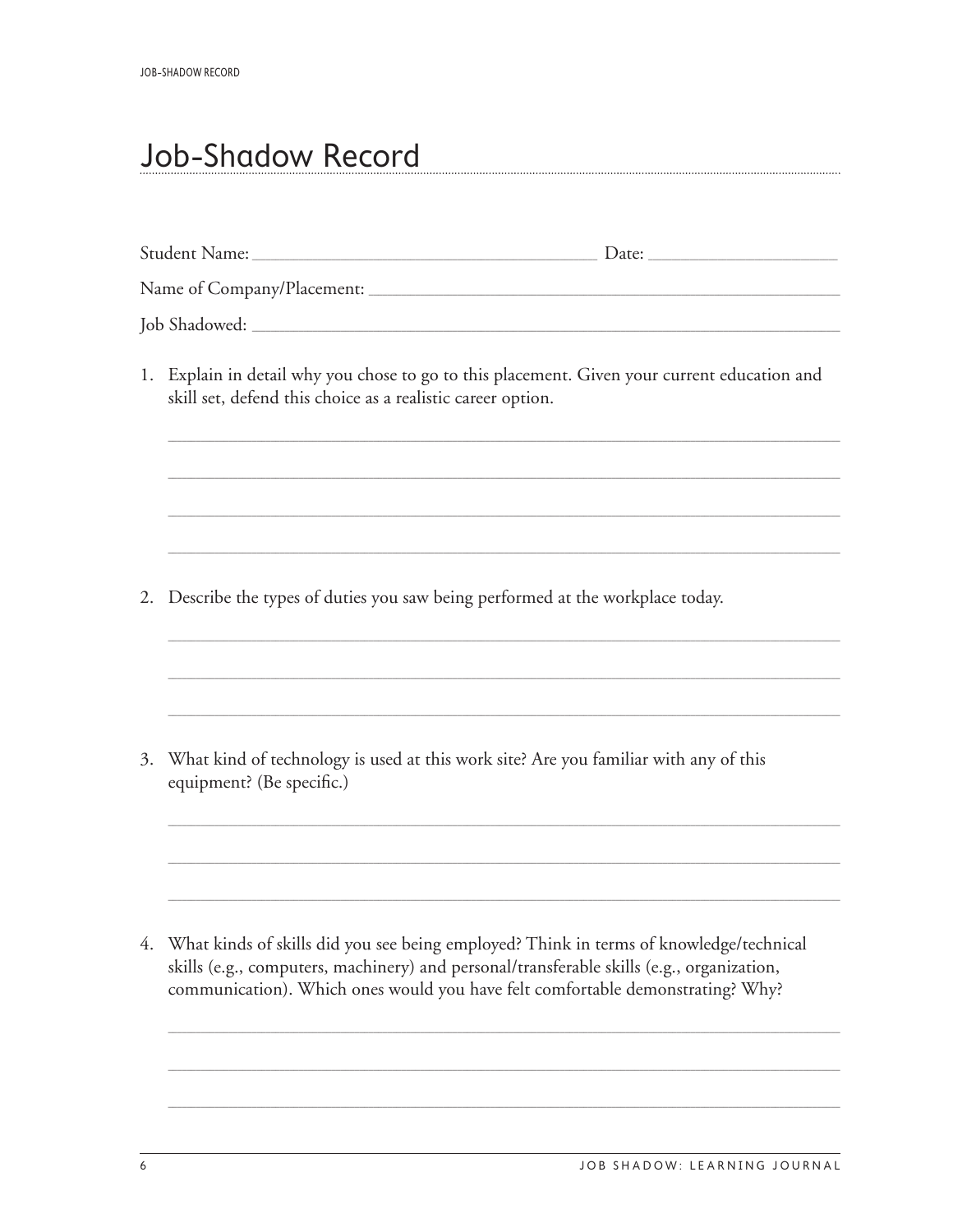|    | 5. Based on what you have learned today, in what way(s) would you say you have the proper<br>skill set to be successful in this career? What areas do you still need to work on? |
|----|----------------------------------------------------------------------------------------------------------------------------------------------------------------------------------|
|    | 6. If you were to choose to follow this career path, what would you have to do?                                                                                                  |
|    |                                                                                                                                                                                  |
| 7. | What was the most interesting thing you learned about this career today?                                                                                                         |
|    | 8. What were your overall impressions of the day?                                                                                                                                |
|    |                                                                                                                                                                                  |

9. In conclusion, are you more/less interested in a career in this field? Why?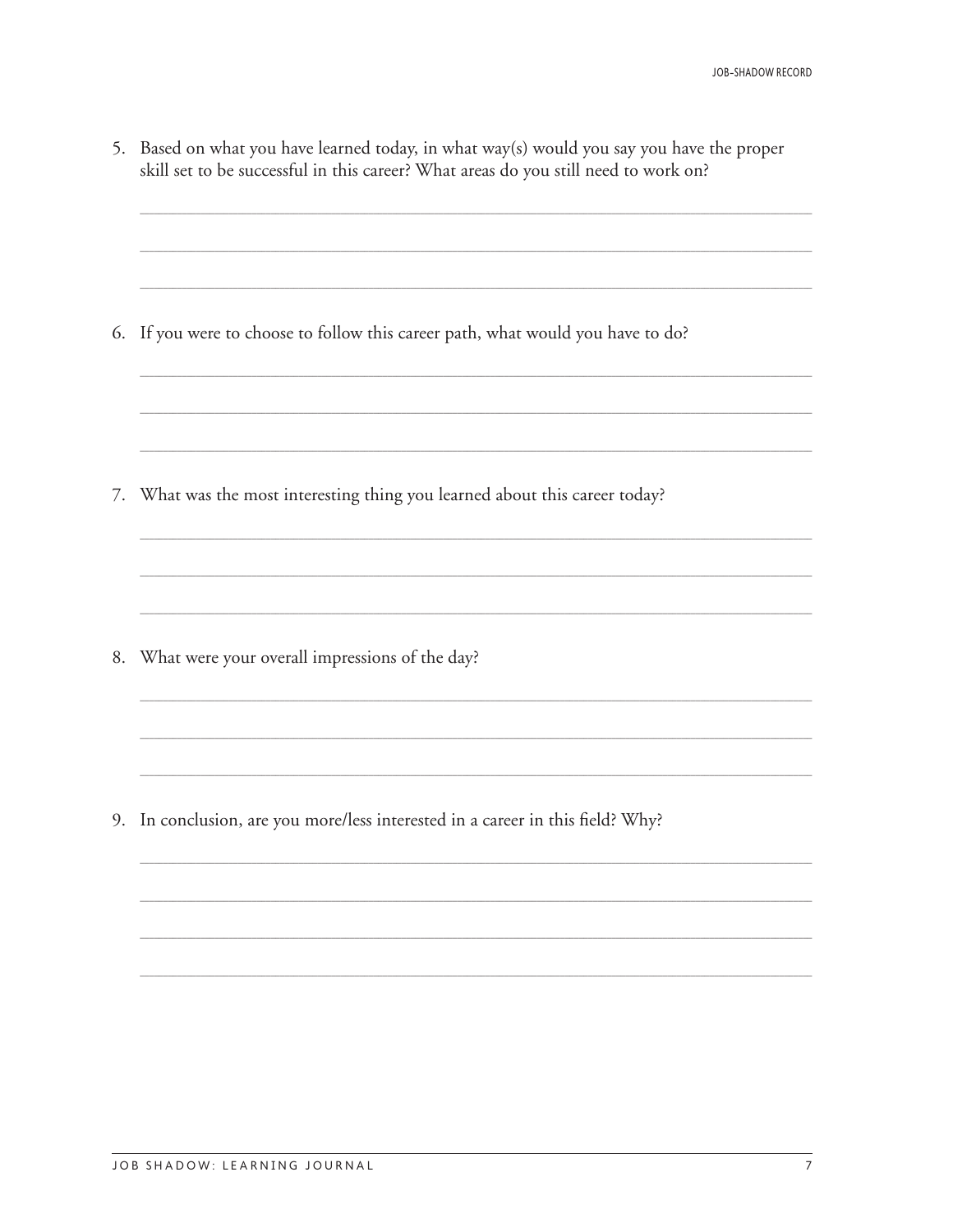#### <span id="page-13-0"></span>Post-Job-Shadow Assignment

Respond to each of the following statements by rating your experience and describing it in complete sentences. 1=Poor 2=Fair 3=Good 4=Very Good 5=Excellent 1. I observed an occupation I am interested in.  $1\ 2\ 3\ 4\ 5$ Please describe: 2. This experience helped me to think about my career options. 1 2 3 4 5 Please describe: 3. I learned what general skills are needed to perform this job. 1 2 3 4 5 Please describe: <u> 1980 - Antonio Alemania, politikar politikar (h. 1980)</u> 4. The person I shadowed fulfilled my job-shadowing expectations. 1 2 3 4 5 Please describe: 5. I rate my overall experience as:  $1\ 2\ 3\ 4\ 5$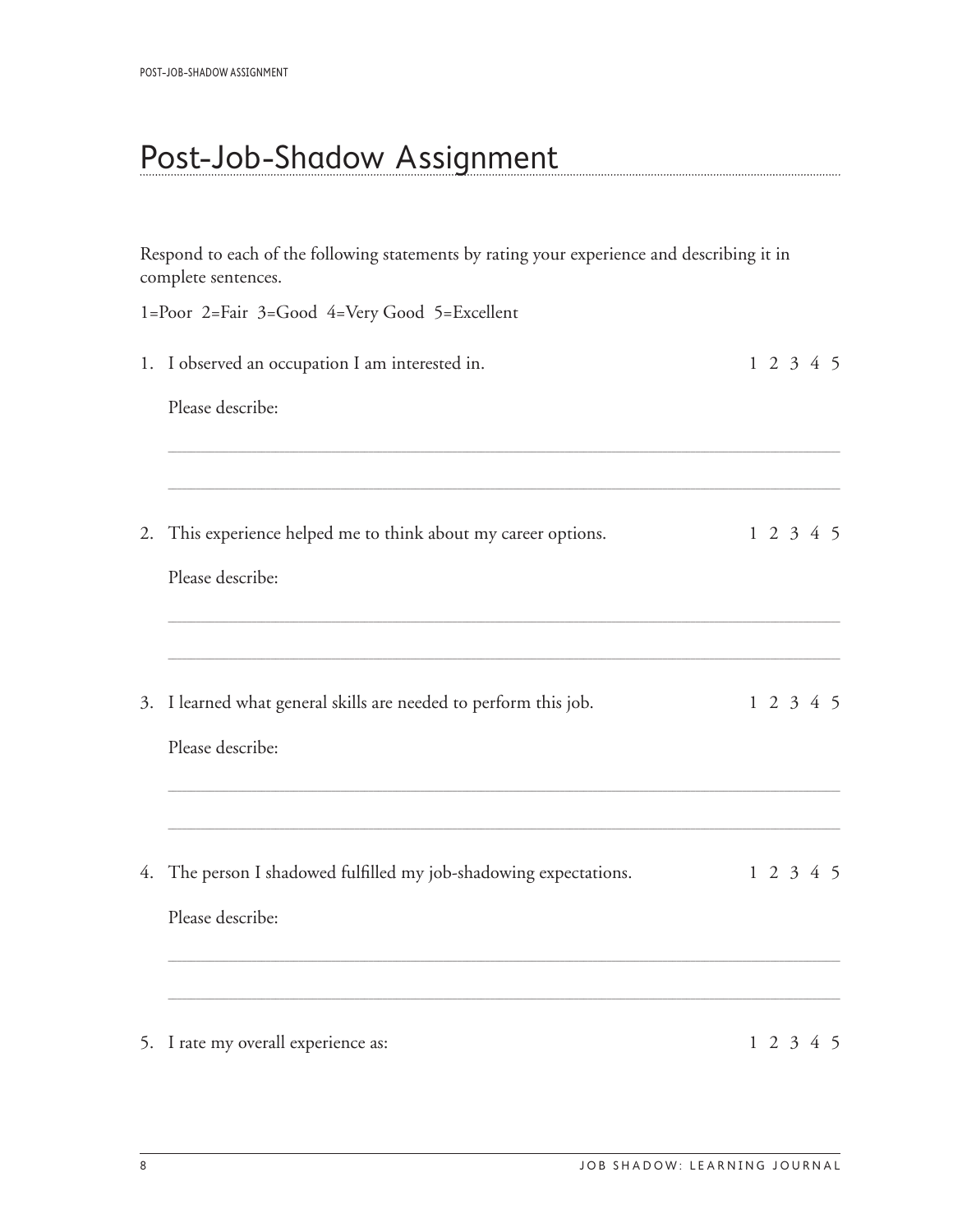6. In a paragraph, provide an overview of this experience. What did your day look like? What did you most enjoy? What did you least enjoy? What have you taken from this experience that can help you make future choices?

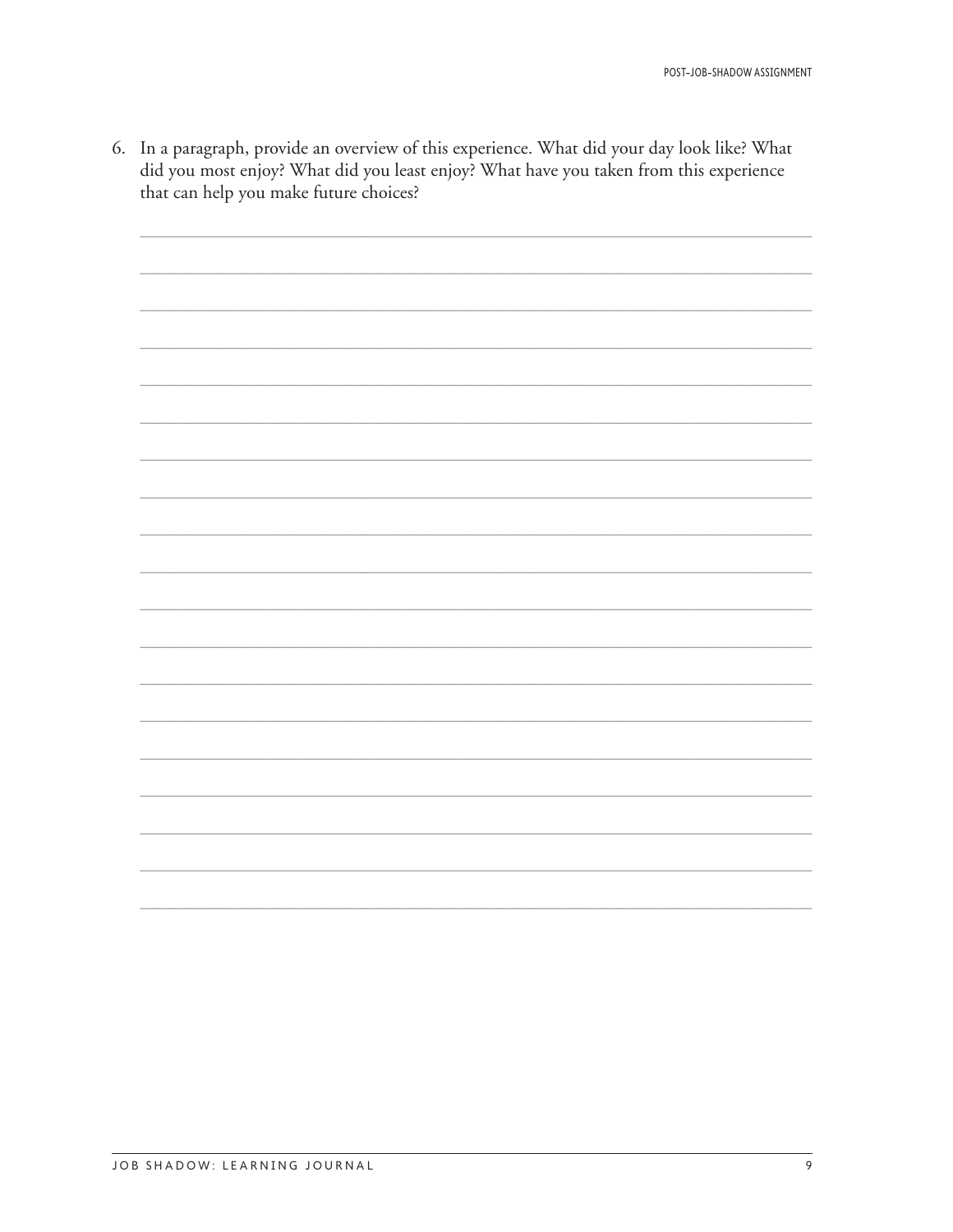7. It is important to thank the employer who supported your job-shadowing experience. In the space provided, draft a letter to your employer to show your appreciation. Once you have completed your letter, share it with a classmate for feedback, editing, and revision.

| Your name and address:   |  |
|--------------------------|--|
|                          |  |
|                          |  |
|                          |  |
|                          |  |
|                          |  |
|                          |  |
|                          |  |
|                          |  |
|                          |  |
|                          |  |
|                          |  |
|                          |  |
|                          |  |
|                          |  |
|                          |  |
|                          |  |
|                          |  |
|                          |  |
|                          |  |
|                          |  |
| Sincerely,               |  |
| Your first and last name |  |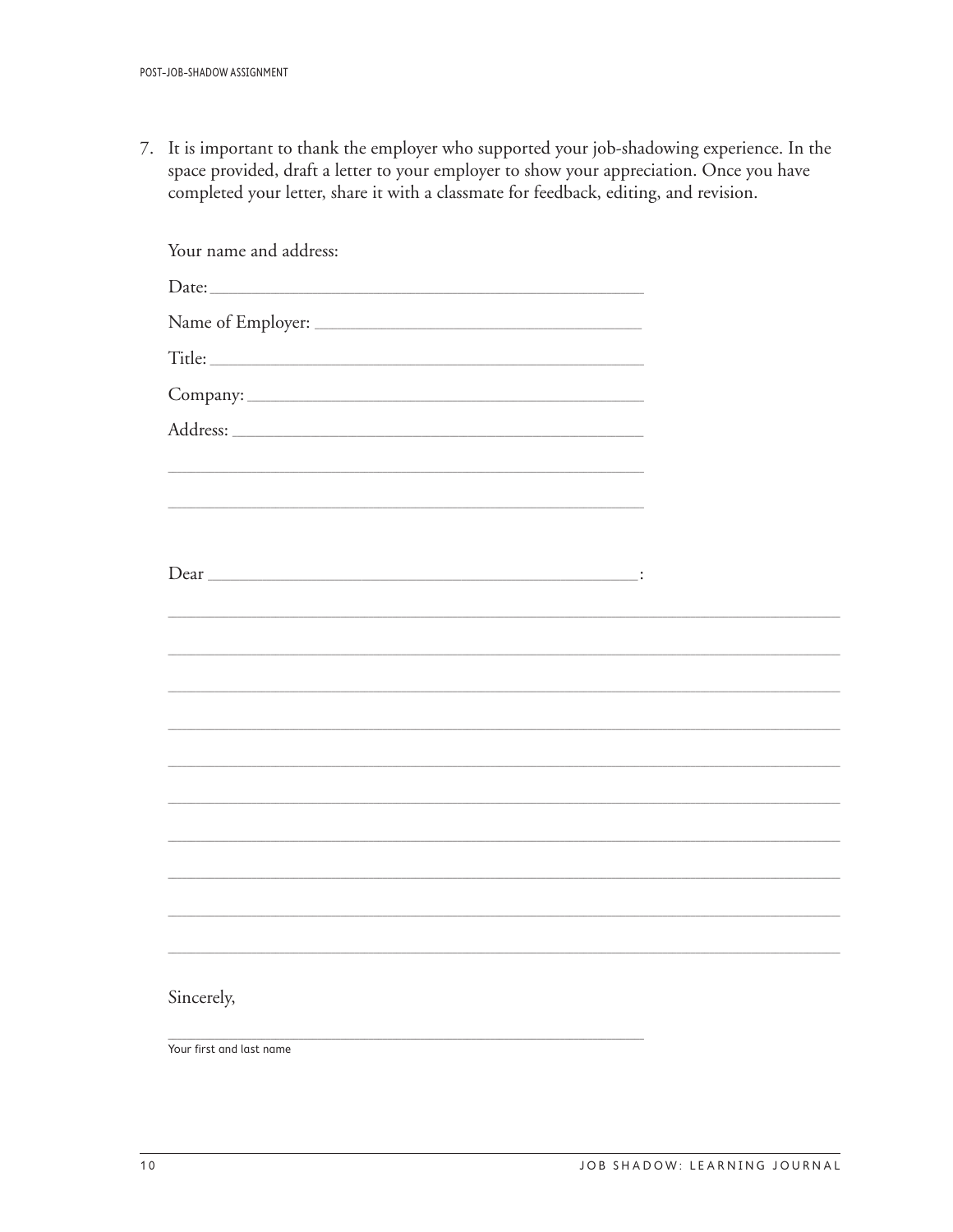#### <span id="page-16-0"></span>Job-Shadow Student Reflection

After having completed the job-shadow experience, write a response to the following:

1. Describe the business that you visited and what you observed.

2. Explain your rationale for choosing to shadow this career and describe how it relates to your career options.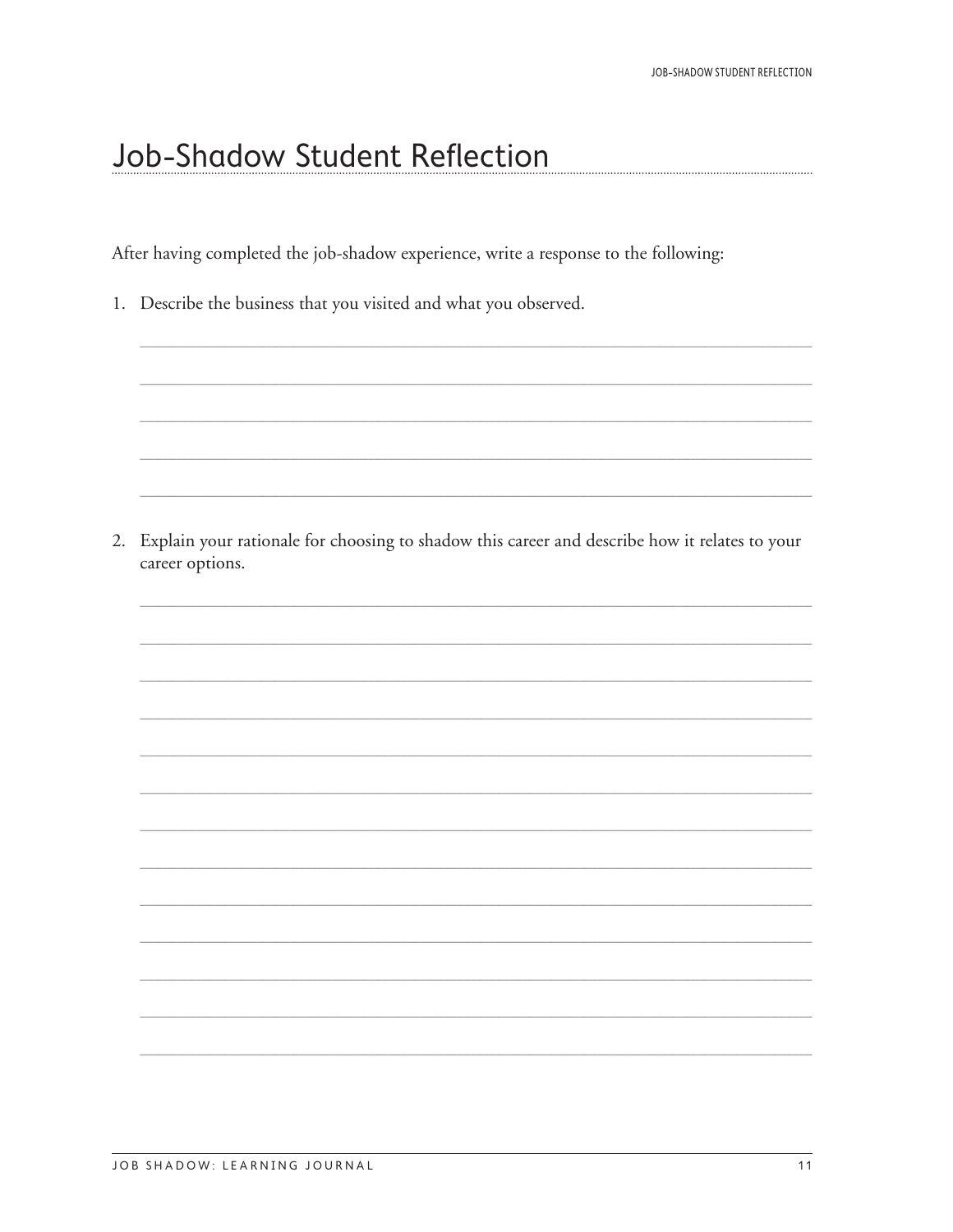3. Summarize your job-shadow experience.



4. What have you learned about yourself as a result of this experience?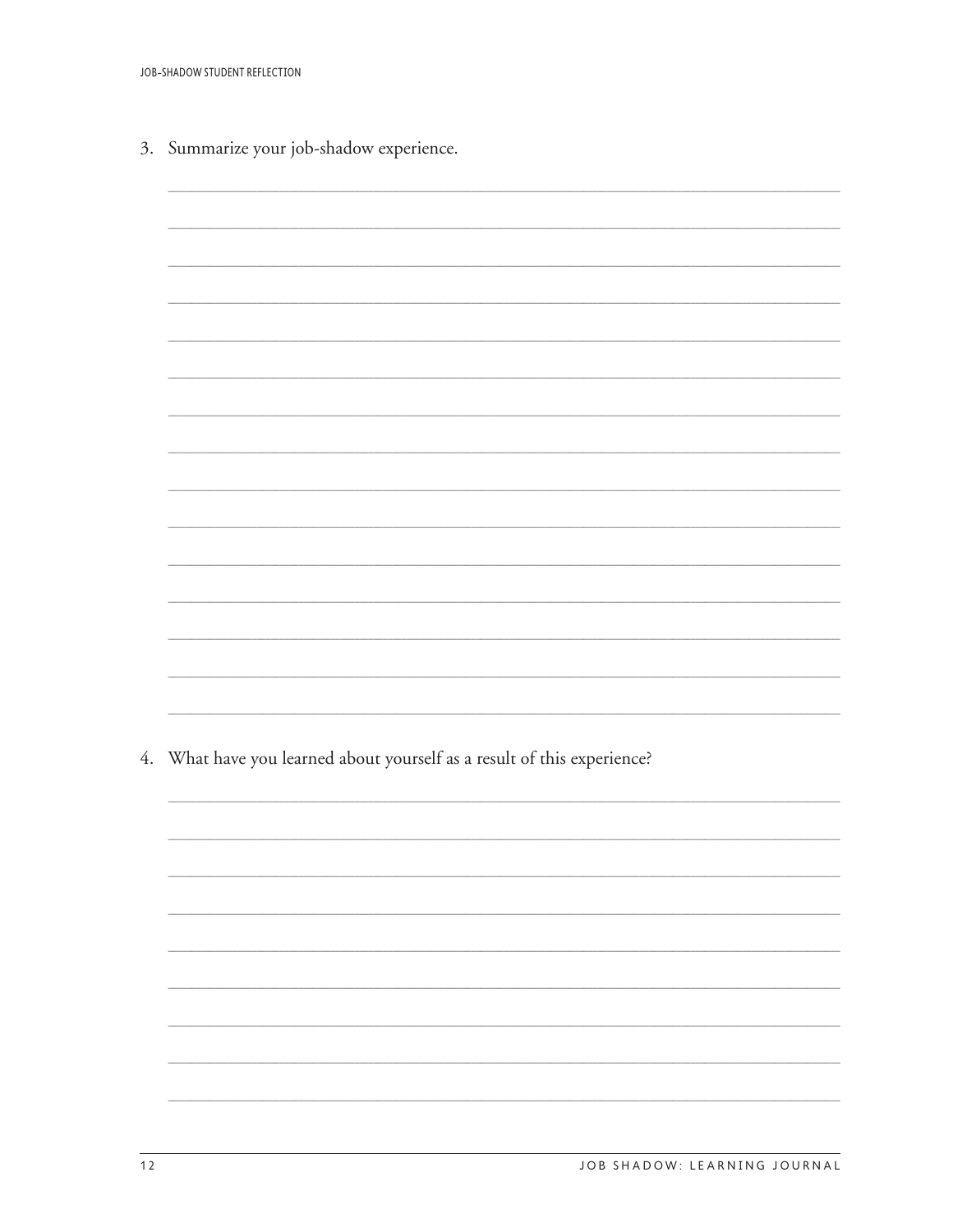5. What have you learned about this career that you did not know before?

6. Have you reconsidered this field and if so, why? If you plan to continue in this career area, what changes, if any, will you make to your future educational/training plans?

7. What were the three things you liked best about the job?

8. What are three things that you disliked about the job and why?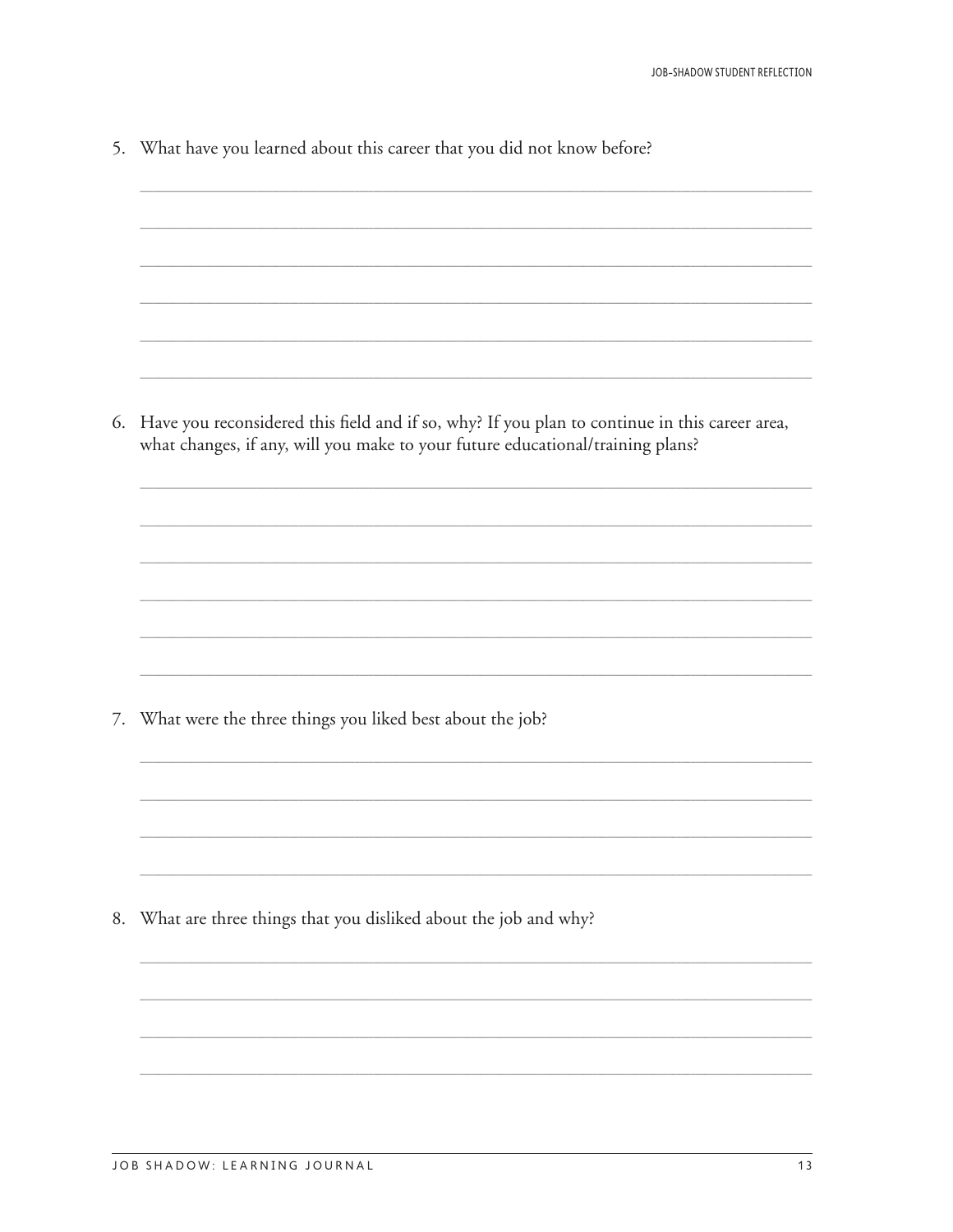### <span id="page-19-0"></span>Job-Shadow Student–Host Reflection

|    | Name of Person Shadowed:                                                                                                                                                                                                                                                                                                                                                                                                |
|----|-------------------------------------------------------------------------------------------------------------------------------------------------------------------------------------------------------------------------------------------------------------------------------------------------------------------------------------------------------------------------------------------------------------------------|
|    | The following questions need to be answered during your job-shadow experience. Please do not<br>simply sit and ask the questions outright. Find the opportunity to gather as much information<br>as possible throughout the day and then present your responses in full and thorough sentences.<br>Some questions can be answered in very simple sentences, while others will require a lot more<br>thought and detail. |
|    | 1. How did the person you are shadowing come to be in the position he or she is in?                                                                                                                                                                                                                                                                                                                                     |
|    |                                                                                                                                                                                                                                                                                                                                                                                                                         |
|    | 2. What training or education did the person have before entering the position?                                                                                                                                                                                                                                                                                                                                         |
| 3. | What training or education has the person had since first starting the position and why did<br>he or she complete that additional training? If no training has been completed, would this<br>person advise additional training for the position?                                                                                                                                                                        |

\_\_\_\_\_\_\_\_\_\_\_\_\_\_\_\_\_\_\_\_\_\_\_\_\_\_\_\_\_\_\_\_\_\_\_\_\_\_\_\_\_\_\_\_\_\_\_\_\_\_\_\_\_\_\_\_\_\_\_\_\_\_\_\_\_\_\_\_\_\_\_\_\_\_\_\_\_\_\_\_\_\_\_\_\_\_\_\_\_\_\_\_\_\_\_\_\_\_\_\_\_\_\_\_\_\_\_\_\_\_\_\_\_\_\_\_\_\_\_\_\_\_\_\_\_\_\_\_\_\_\_\_\_\_\_\_\_\_\_\_\_\_\_\_

\_\_\_\_\_\_\_\_\_\_\_\_\_\_\_\_\_\_\_\_\_\_\_\_\_\_\_\_\_\_\_\_\_\_\_\_\_\_\_\_\_\_\_\_\_\_\_\_\_\_\_\_\_\_\_\_\_\_\_\_\_\_\_\_\_\_\_\_\_\_\_\_\_\_\_\_\_\_\_\_\_\_\_\_\_\_\_\_\_\_\_\_\_\_\_\_\_\_\_\_\_\_\_\_\_\_\_\_\_\_\_\_\_\_\_\_\_\_\_\_\_\_\_\_\_\_\_\_\_\_\_\_\_\_\_\_\_\_\_\_\_\_\_\_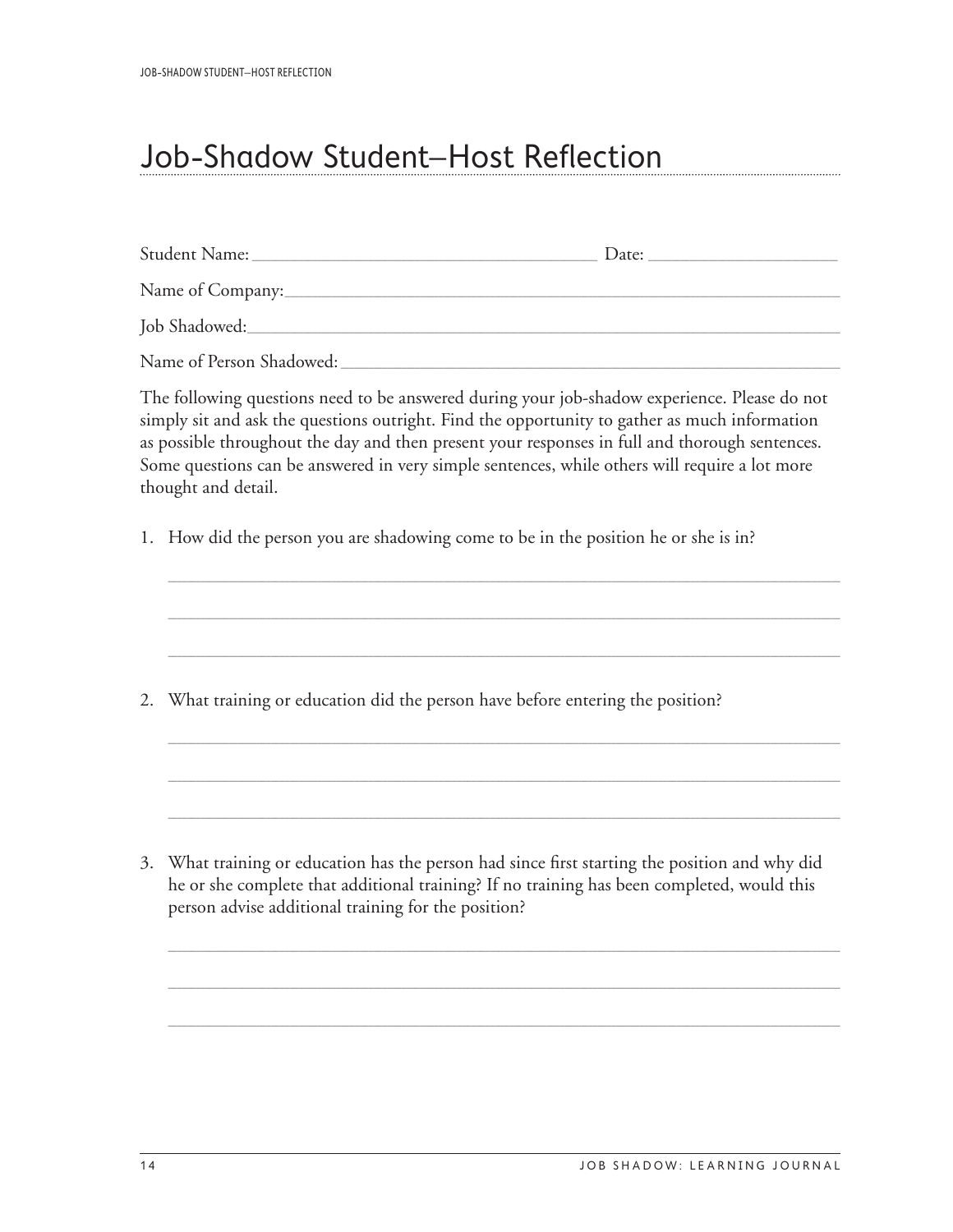|    | 4. Describe the duties of the position.                                                      |
|----|----------------------------------------------------------------------------------------------|
|    |                                                                                              |
| 5. | What are the work hours of the position?                                                     |
|    | 6. What does the person shadowed enjoy most about the position and why?                      |
| 7. | What does the person shadowed enjoy least about the position and why?                        |
|    |                                                                                              |
|    | 8. Are there opportunities for advancement? If so, what are they?                            |
| 9. | What advice would this person offer you as a student who is considering pursuing this field? |
|    |                                                                                              |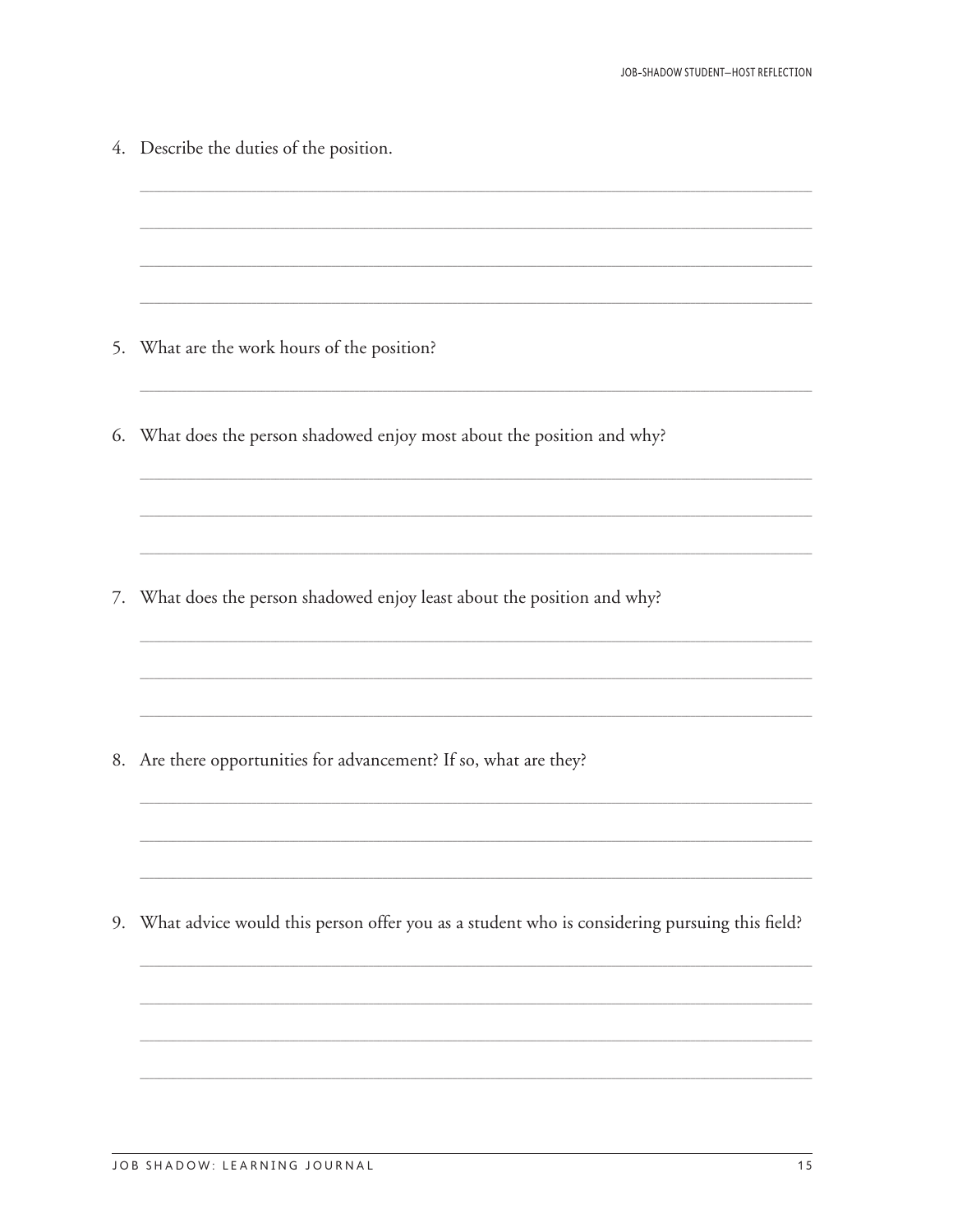11. What did you enjoy least about this job-shadow experience? Why?

12. Would you consider a different job-shadow placement for your next opportunity? Why or why not and what might you consider?

13. What are two things you learned while job shadowing?

14. Did you consider this a beneficial experience? Why or why not?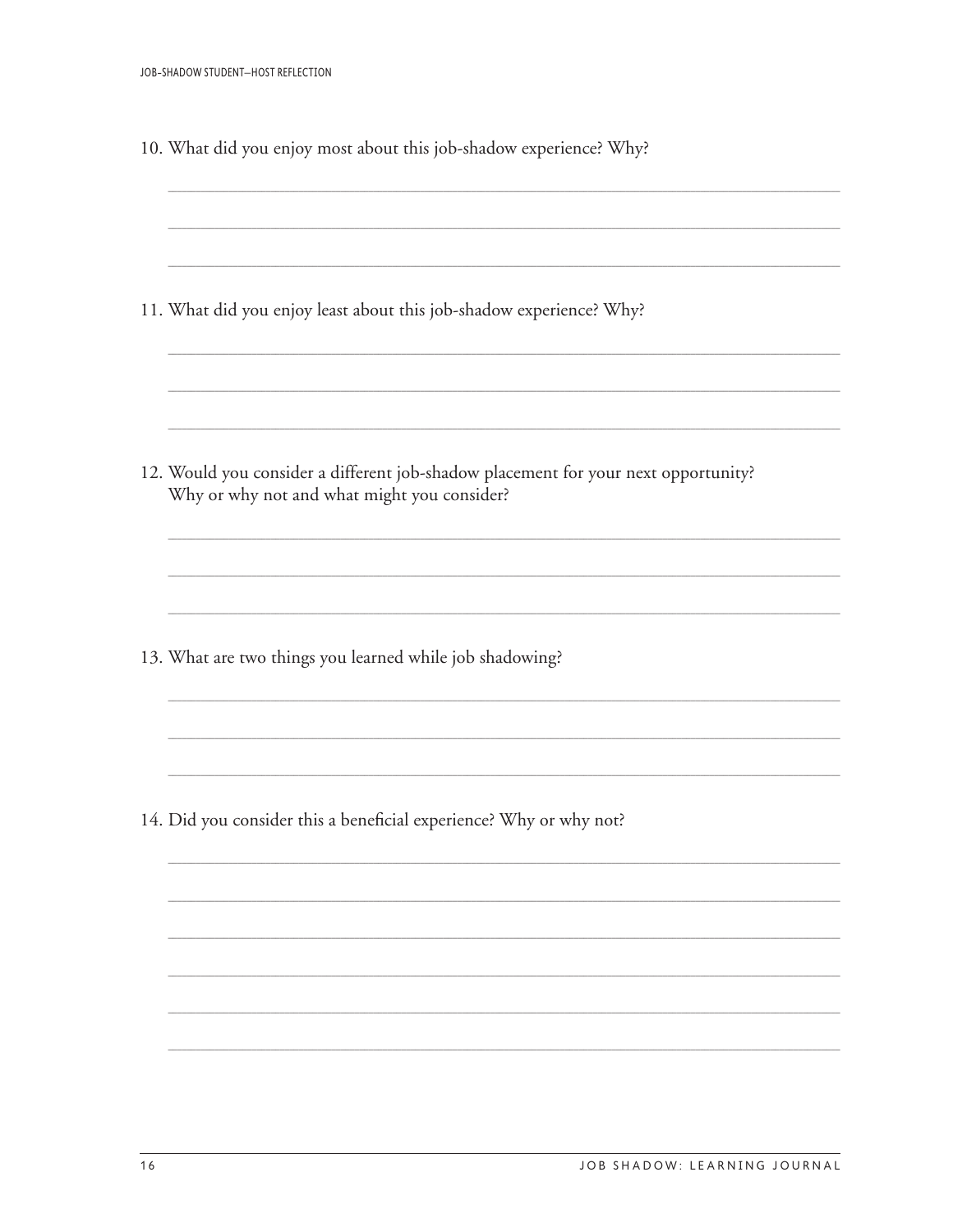#### <span id="page-22-0"></span>LifeWork Portfolio Considerations

Your LifeWork Portfolio must include a resumé and may include documentation (artifacts) of your

- career explorations
- career-related projects
- certifications/credentials
- • computer literacy skills
- • co-operative education experiences
- education
- employability skills, such as fundamental personal management and teamwork skills
- hobbies
- interests
- job-shadow experiences
- service to the community
- sports
- • volunteer experience
- work experience

Job shadows are one form of community-based learning. The intent is to explore career interests and use those experiences to bring more focus to the career planning process. Information from this journal, and reflection on other forms of community-based learning, will be useful in LifeWork Portfolio development.